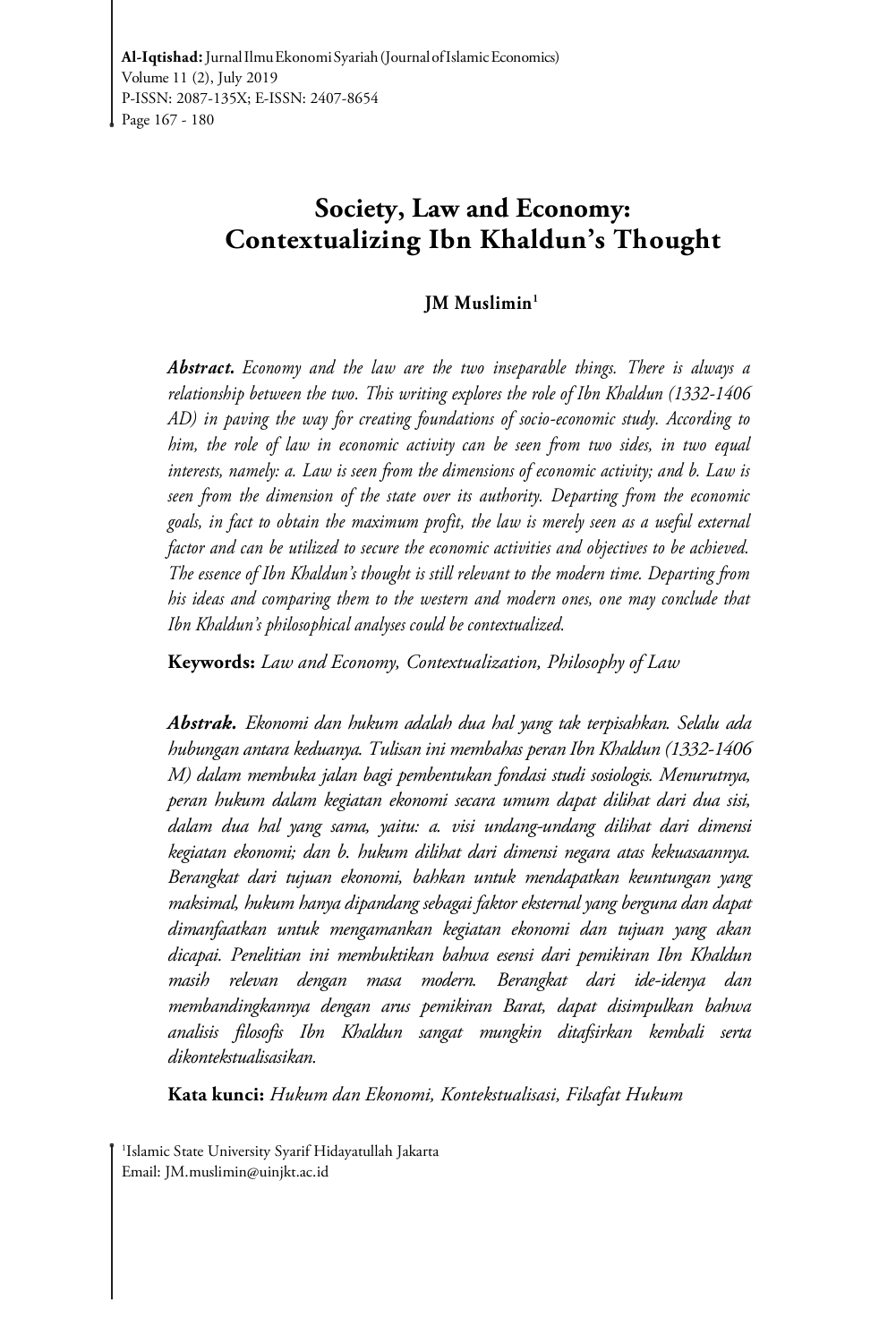## **Introduction**

In its development, philosophy continues to develop until it shrinks to scientific discipline. Philosophy of law that governs all aspects of people's lives not infrequently and quite dominantly regulates how humans can live and meet their needs. This is what is called the economy. The philosophy of law develops and reflects its scope to produce a philosophy of economic law. Philosophy of economic law contains elements of what are the needs of the human economy, how to meet them, what goals and what are the limits or good rules related to achieving the fulfillment of human needs.

The dynamics of society, government, law, the rise and fall of nations have attracted attention of Ibn Khaldun. This famous author of *Muqaddimah* can rightly be called the most famous socio-economic experts in the course of Islamic history.

### **Method**

The research uses historical and philosophical approaches as well as comparative analyses. The historical and philosophical approaches enable the writer to trace socio-economic and philosophical ideas, whereas the comparative step assists to redefine inner message and find its contextual relevance.

# **Result and Discussion**

## **Ibn Khaldun's Social Biography**

Like the tradition that was developing at that time, Ibn Khaldun began the lesson from his biological father. After that, he went to study with prominent scholars, such as Abu Abdillah Muhammad ibn al-Arabi al-Hashayiri, Abu al-Abbas Ahmad ibn al-Qushshar, Abu Abdillah Muhammad al-Jiyani, and Abu Abdillah Muhammad ibn Ibrahim al-Abili, to learn various sciences, such as Arabic grammar, Hadith, Fiqh, Theology, Logics, Natural Sciences, Mathematics and Astronomy (Karim, 2004).

Ibn Khaldun was a member of an elite group, both because of his descendants and education. In 1352 AD, when he was still twenty years old, he had become a master of the seal and began his political career that continued until 1375 AD. However, whether in prison or the palace, in a state of rich or poor, being an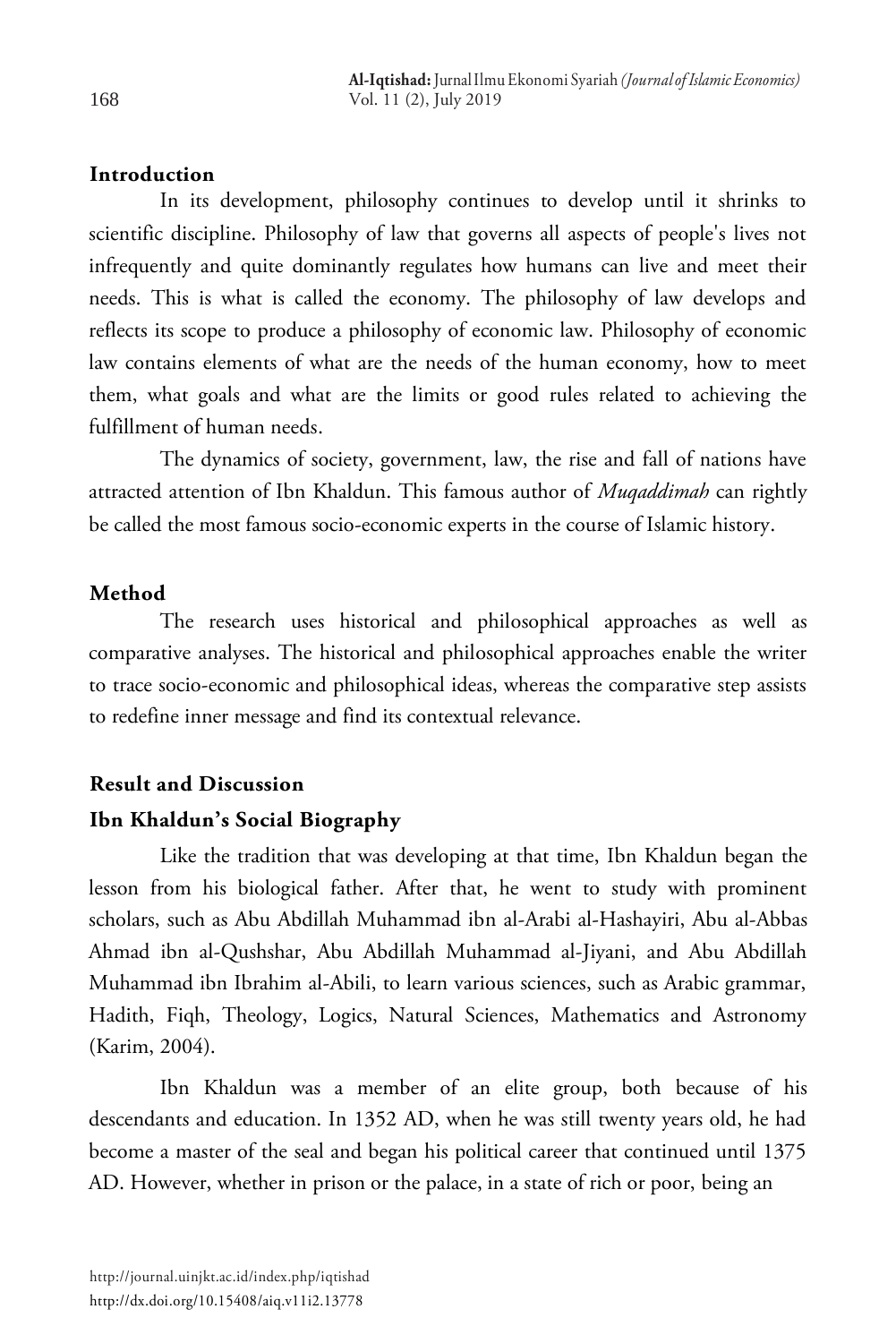escape or minister, he always took part in political events of his day, and always remained in contact with other scientists who were coming from different backgrounds: Muslims, Christians, and Jews. Ibn Khaldun had never stopped learning in any situation. (Karim, 2004)

From 1375 AD to 1378 AD, he retired at Gal'at Ibn Salamah, a castle in the province of Oran, and began writing world history with Muqaddimah as his first volume. In 1378 AD, because he wanted to find material from books in various large libraries, Ibn Khaldun received permission from the Hafsid Government to return to Tunisia until 1382 AD. Then he left for Alexandria, he became a professor of law. The rest of his life was in Cairo until he died on March 17, 1406. (Karim,2004).

## **Law and Society according to Ibn Khaldun**

Ibn Khaldun's Social Biography

Like the tradition that was developing at that time, Ibn Khaldun began the lesson from his biological father. After that, he went to study with prominent scholars, such as Abu Abdillah Muhammad ibn al-Arabi al-Hashayiri, Abu al-Abbas Ahmad ibn al-Qushshar, Abu Abdillah Muhammad al-Jiyani, and Abu Abdillah Muhammad ibn Ibrahim al-Abili, to learn various sciences, such as Arabic grammar, Hadith, Fiqh, Theology, Logics, Natural Sciences, Mathematics and Astronomy (Karim, 2004).

According to Taha Husayn, Ibn Khaldun based his theory on the law of causality, it is the extract of formed civilization (*'umran*). This statement shows the existence of causality in social reality that can be used as a guide to estimate the effects that can be predicted in society. Epistemologically, this raises the assumption that a policy can be applied if the expected benefit is estimated correctly (Zym, 2017).

Seeing from the existing society, Ibn Khaldun concluded that religion can be the main factor for strong social integration. Based on this law of causality, Ibn Khaldun states that a vast and powerful state must be based on religion. Religion strengthens the first power fostered by the state originated from in-group feeling of solidarity (*'asabiyyah*). Thus, *'asabiyyah* remains and contains the meaning of ingroup feeling, in-group solidarity, tribal fanaticism, nationalism or social sentiment that is the love and affection of a human being to his siblings or neighbors or primordial attribution (Samsinas, 2009).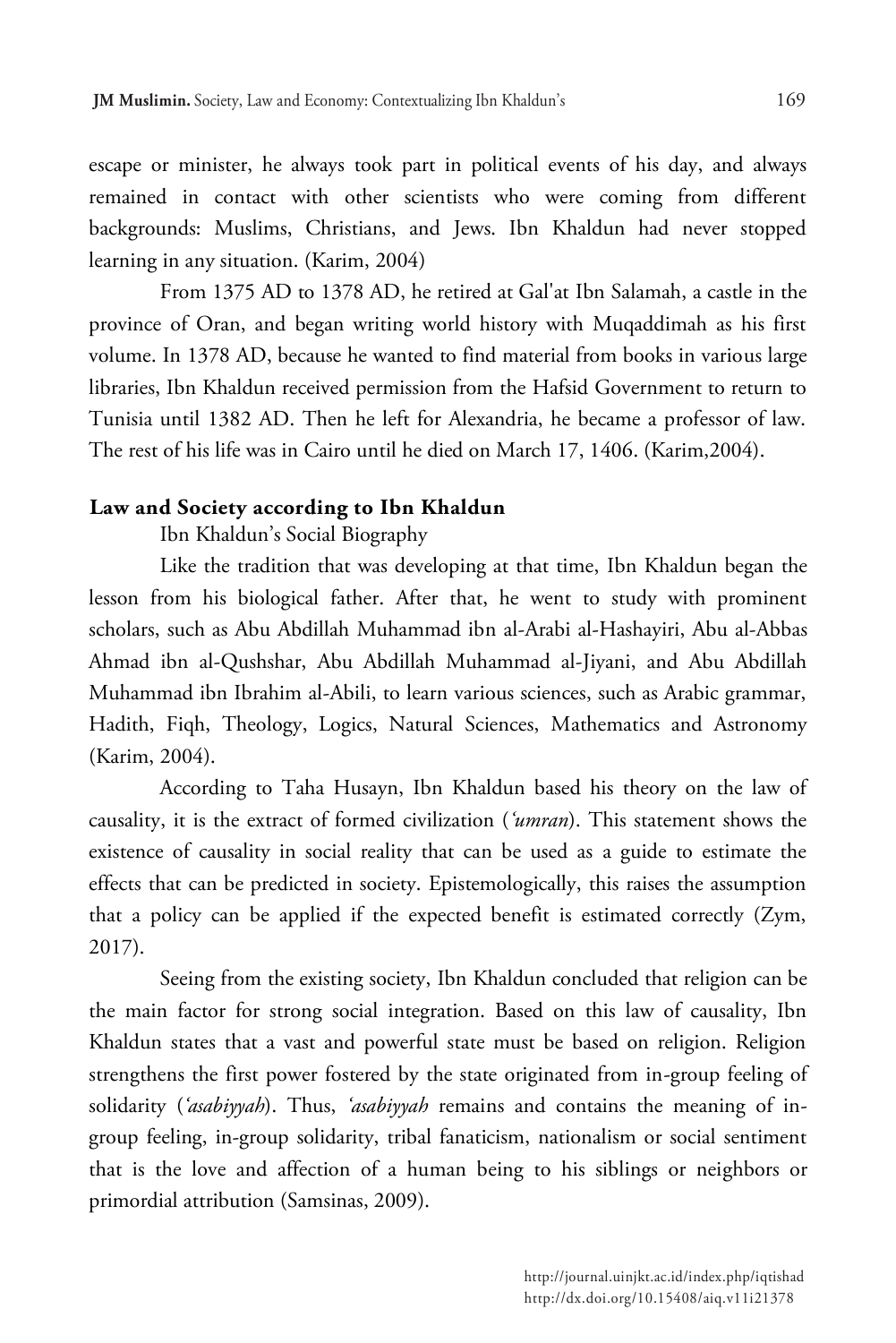The second legal basis is the law of similarity (*Qanun al-tasyabuh*). According to Ibn Khaldun, beside religion, the basis of the human feeling of similarity and social integration is the unity of the intellectual mind of humanity guided by the learned people and their opinions. Categorically, people are following those trends through *taklid* (imitation) mechanism. At this level, people are divided into three, namely the people's imitation to the ruler, the imitation to the dominant and the imitation to the minority. In such a situation, people are classified themselves. In many cases, the majority can be imitators to the elite minority. Instead, the majority culture becomes a minority style. It happened cross-reference society. These three types of imitation are the law of similarity that is generally accepted in human civilization. In the study of legal philosophy, this becomes the basis for the implementation of government policies towards its people, especially in the application of laws. The laws were drafted by the elite minority. But due to their influential position and logical power of reasoning, the majority accept the minority opinions.

The third basis is the law of difference, meaning that not all societies are the same, but each has its specificity that characterizes the difference. If the law of equality applies based on reason and reality and power, the law of difference applies based on research. This requires an investigation of differences in place and time, because the people in one place are different from the others. Likewise, the people in a place will experience differences from time to time. The three laws above are philosophical foundations of the different legal conditions due to changing circumstances (Salleh, 2013).

## **Ibn Khaldun's Economics**

By a time when the political and socioeconomic decline of the Muslim world had begun, Ibn Khaldun issued many ideas or ideas related to science, sociology, and economics. Among the ideas in economics is about: labor, values, prices and market mechanisms, money and wealth, and the role of the state in the economy (Chamid, 2013).

Ibn Khaldun once said that the wealth of a country is determined by the level of state production and positive balance of payments. Because the factors of production are the driving force of development, absorbing labor, increasing state income and generating demand for products are the key solutions (Mannan, 2016).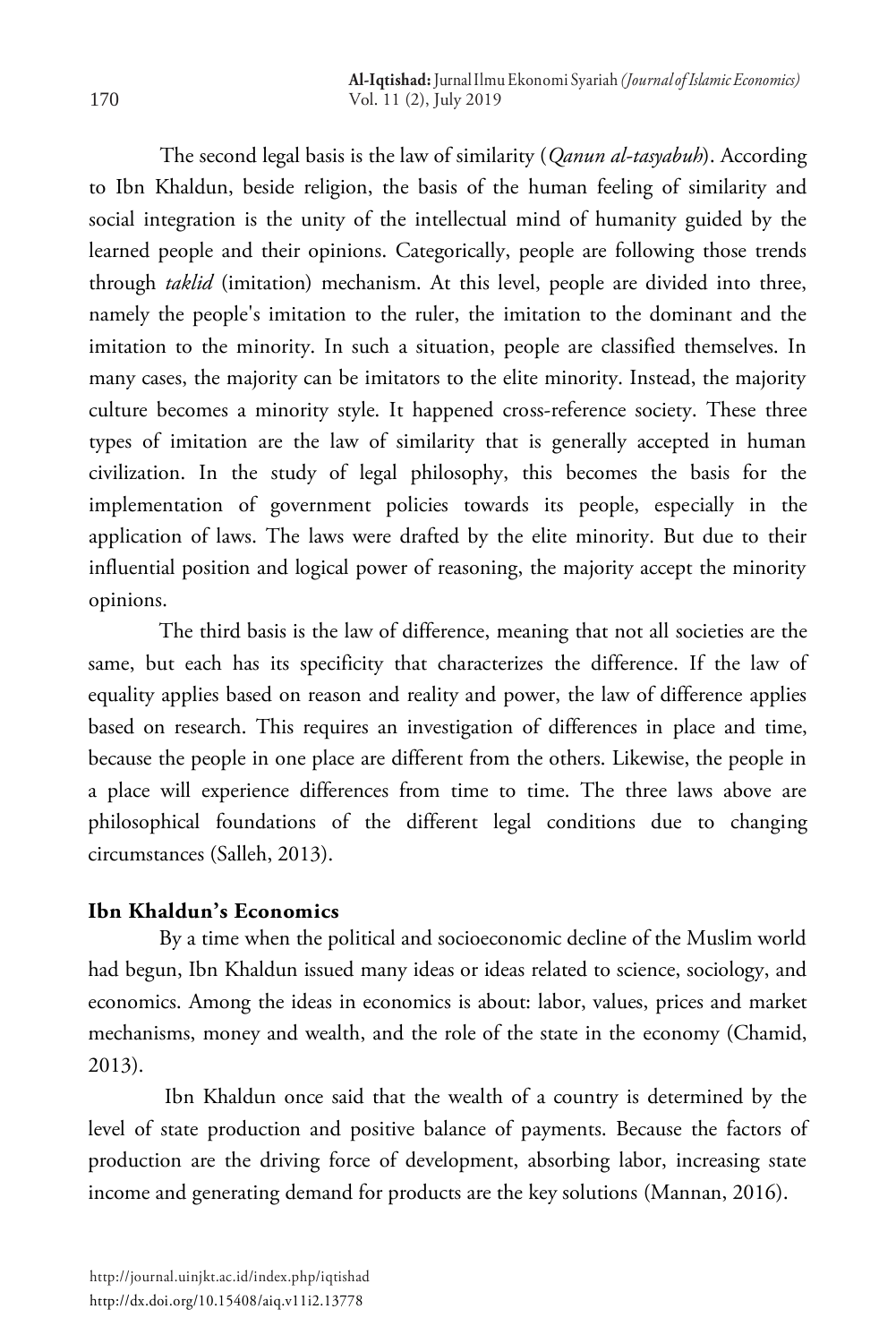In his thoughts on economics, he is of the view that the main motives arising from economic activity is due to the unlimited human desire, while the goods that will satisfy their needs are very limited (Hoetoro, 2007).

According to Ibn Khaldun, if the demand for a product increases, this will encourage the improvement and development of expertise in producing the goods. The population of the city will try to learn the skills needed and expect the income that he will use to meet their daily needs. Meanwhile, for a product that is not in demand, the tendency to master the expertise decreases and will gradually be ignored and abandoned. Therefore, the decision of wage which is expressed in the regulation and law is dynamic, based on the interchange and interrelation of the mentioned factors. It can be stated as push and pull factors.

This discovery has advanced the theory of value and the relationship between labor relations, introducing the division of labor, helping open marketing (Suadi, 2018). Thus, Ibn Khaldun had discovered the concept of labor (Rifai, 2012).

## **Ibn Khaldun's View of Market Mechanisms and Prices**

Ibn Khaldun has explained the mechanism of supply and demand in determining the equilibrium price and the effect of competition among consumers to obtain goods on the demand side and he also explained the effect of increased production costs due to taxes. According to him, if a city develops and subsequently has a large population (such as urban areas), the procurement of staple goods will receive priority in its availability, so that as a result, the supply side will increase and this will mean lower prices. As for luxury goods, demand will increase in line with the development of the city and changing styles (Fauzia 2014, Muhammad 2004, & Medias 2018).

Relating to Public Finance, Ibn Khaldun supports a country that prioritizes justice, development and prosperity and the state can guarantee the application of the balanced and just law. The state should also function as an instrument of development and welfare of the people (Chapra 2012 dan Huda 2016). The effective role of the state is not only to balance with justice but also as partners, catalysts and facilitators to realize the vision and mission of the economy.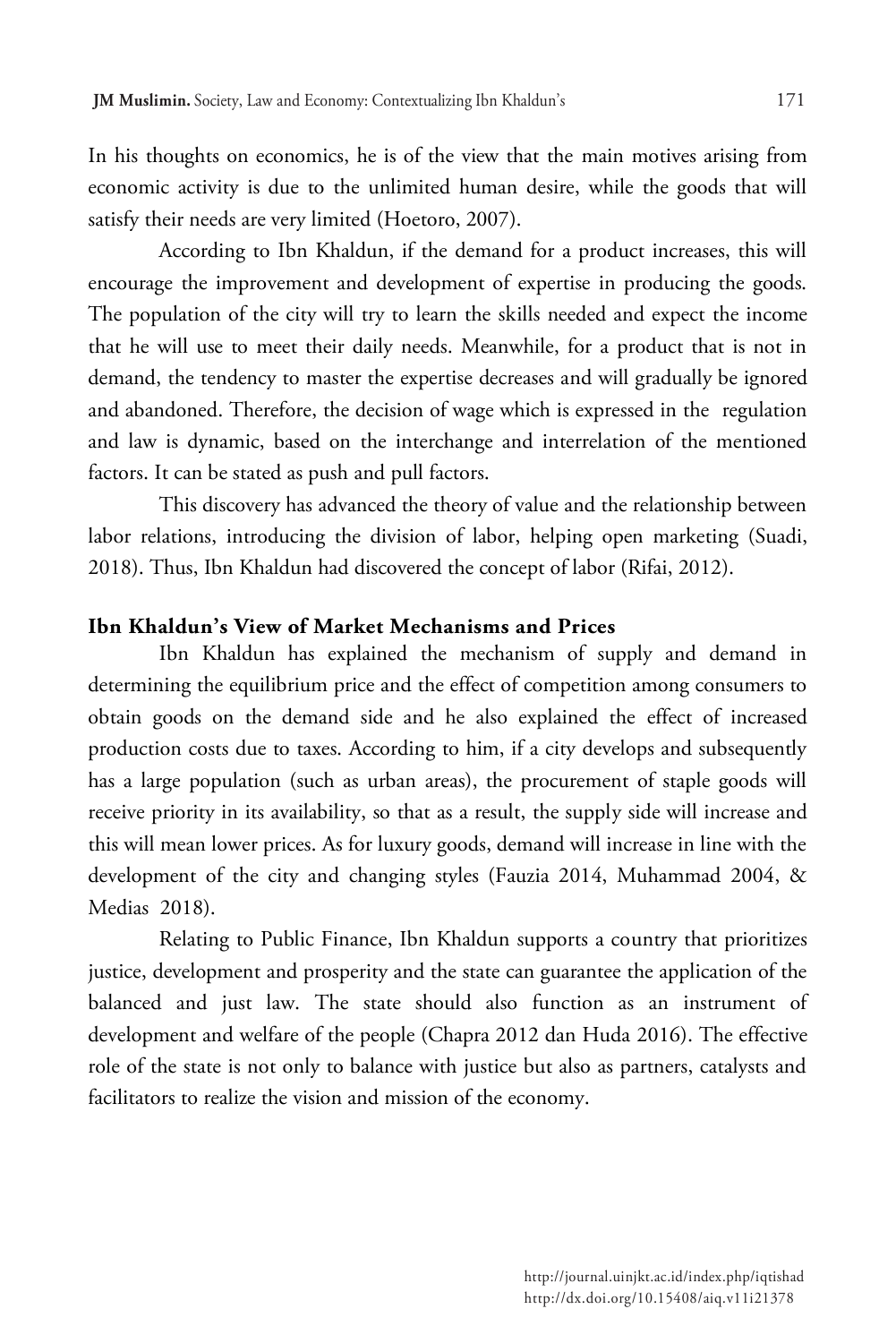## **Ibn Khaldun's and the Philosophy of Economic Law: Comparison, Contextualization**

Ibn Khaldun stated that the development of legal philosophy and economic law can affect human life. The question is: how humans can act according to laws and rules of law to meet their economic needs in a good and fair manner. The purpose of the existence of the law is the creation of justice. The philosophy of economic law means the achievement that must be achieved is justice in economic terms, in which all people have the right to meet their economic needs regulated by these economic laws.

Ibn Khaldun is in the opinion that in the view of Islam, every human being can have the right to collect as much wealth as possible through economic activities. However, all economic activities must be in accordance and remain within the limits set by Allah Ta'ala in Islamic law. This condition is inseparable from one's level of faith. Because, one's faith is very influential and plays an important role in living the Islamic economy (Agustin, 2017). Islam strongly emphasizes that human economic activity is one manifestation of human responsibility as a caliph on earth, so that the balance in life can be maintained. In the context of Islamic teachings, Islamic economics or also known as Sharia economics is the values of an economic system which is built based on Islamic teachings. Using sociological approach, Ibn Khaldun defined: *"Islamic economics as a collection of general principles about economics taken from the Qur'an and Sunnah, and the economic foundation which is built on these basic principles by considering environmental conditions and time (quoted from al-Tariqi, 2004)."*

## **Western Tradition and Perspectives**

Philosophy can be defined as a critical reflection of a man about everything that has been experienced to get a more detailed and integrated meaning and is the result of human reason itself (Finnis, 2014, Santoso, 2012). The law itself is an order or obligation for someone or several people to act or refrain from something (Barberies, 2014, Pavon, 2015). The nature of the law itself is forced and oriented towards ethics. On the other side of the concept of law according to Hart is what is known as positive law, where there is a separation between law and morals (Lacey, 2007).

Broadly speaking, there are two kinds of laws namely descriptive and prescriptive law. Descriptive law is a law that shows something that can happen, for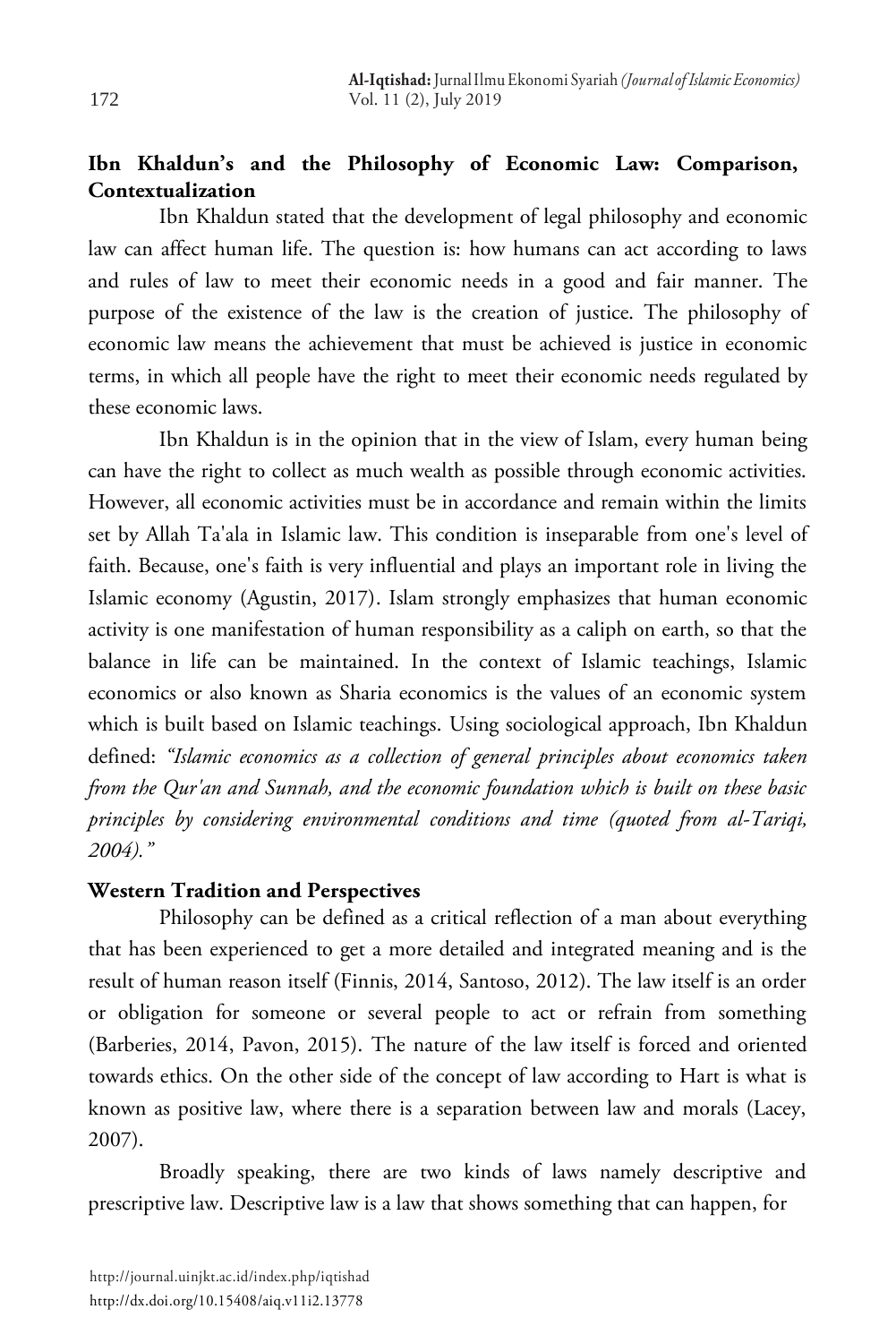example, the law of gravity or laws relating to natural science. While prescriptive law is the law that contains instructions or roads, usually made by bodies that have the authority to regulate the things that can be done and should not be done (Anshori, 2018).

Philosophy of law is simply a branch of philosophy that studies behavior or ethics. Apeldoorn (1985) for example mentions three important questions in the philosophy of law, namely: (1) what is the meaning of applicable law; (2) what legal basis is strong and bound; and (3) what is meant by natural law. Lili Rasyidi (1990) also reveals questions that are a problem in legal philosophy including: (1) the relationship of law and power; (2) legal relations with socio-cultural values; (3) what causes the state to punish someone; (4) what causes people to obey the law; (5) accountability issues; (6) property rights issues; (7) contractual issues; and (8) the problem of the role of law as a means of community renewal (Anshori, 2018).

Philosophy of law includes questions from the ontological, epistemological, and axiological aspects. Ontological terms try to answer what is the law or the nature of law, while epistemological answers the question of how it can be said to be law, meaning answering any measures so that something can be called law. From the axiological point of view, it tries to explain the relation between law and morality, law with power or others who try to answer the engagement with other things.



## **The Structure of Philosophy of Economic Law**

(Sources: Anshori, 2018; Barberies, 2016; Payon, 2015)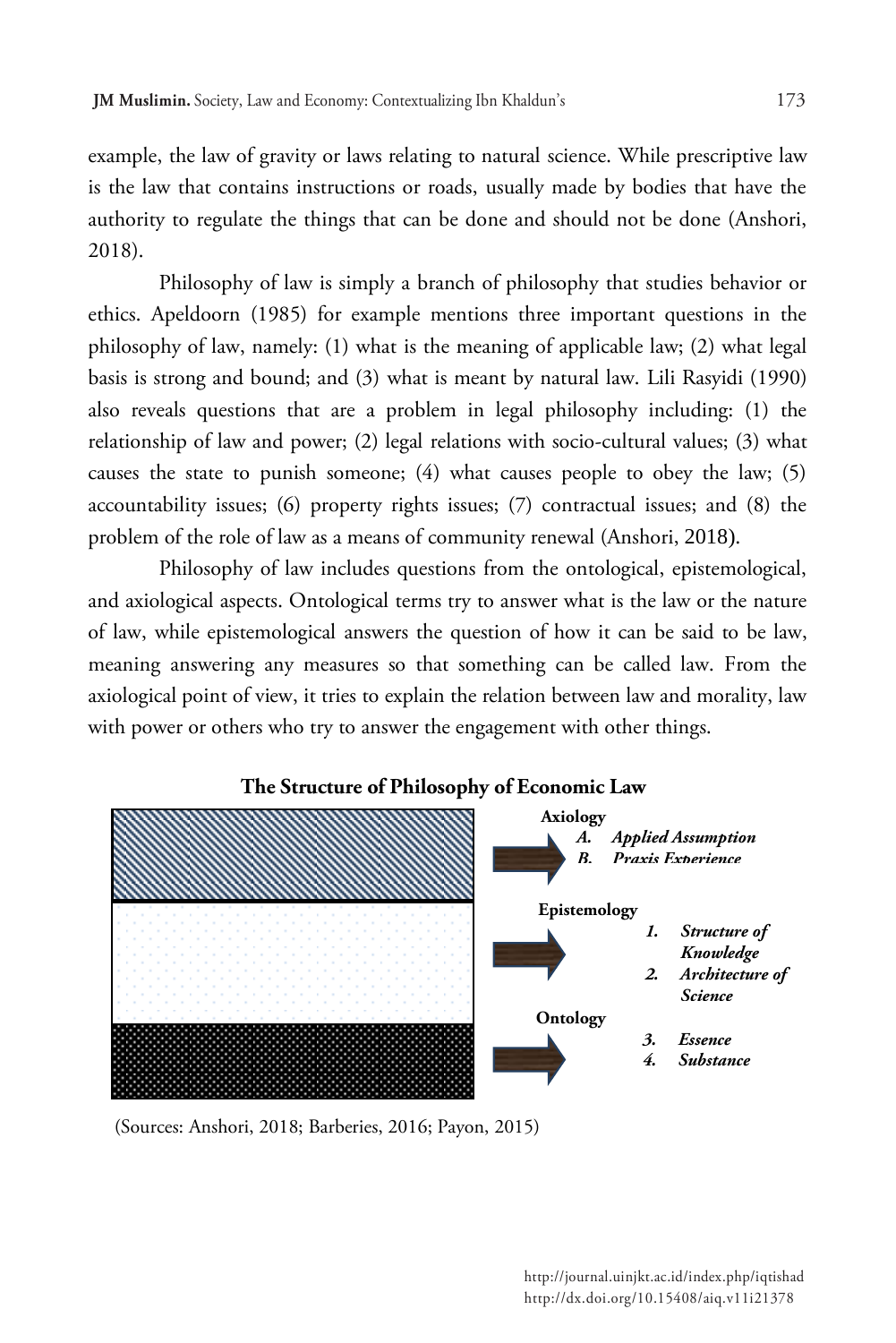## **The Development of the Philosophy of Economic Law: Adam Smith, Karl Marx and the Rise of Capitalism**

## *The Period Before Adam Smith*

The discussion of the economy has been a long time, but a more focused discussion was only raised in the middle of around 1700 AD. Until then the economy was still seen as parts of a broader science, such as politics, moral values, and theology. This period was influenced by Greek and Roman philosophers.

Plato looked at the economy from a moral standpoint on how to behave wisely about household management (Schumpeter, 2006), while Aristotle defined economics in the form of Nichomhacean Ethics and the Politics. According to Aristotle, Economics is part of a broader investigation of ethics and politics. The teachings of Aristotle were used by people as their textbooks in the study of and making new theories, namely Aristotelian Economics (Alvey, 1999). Besides Greece, Roman contributions were also considered important. The legal experts of the Roman period not only studied normative or legal issues but their implications as well (Schumpeter, 2006).

## *Adam Smith and his Influences*

Adam Smith, regarded as the father of economics, succeeded in changing economics that was originally based on speculative philosophy to be more empirical positivistic. According to Adam Smith, nature is the most perfect place because it was created and governed by an almighty God. According to him, humans are machines in this world to maximize happiness. Nature is already perfect, but humans are limited in their abilities, encouraging them to think about how humans can create their happiness within this perfect world (Wijaya, 2009).

Adam Smith's thoughts began with his criticism of the economic pattern of mercantilism, where there was government interference in running the economic system. According to him, the policy regarding the liberation of the market, or in other words the free market, will achieve its justice called equilibrium (Alvey, 1999).

The value formed the basis of his opinion is that humans will always meet self-interest, so he thought that the market should not be regulated by policy, but must be freed up to be efficient (Wijaya, 2009). On the other hand, he also said that no human being will be happy by themselves. According to him, humans will be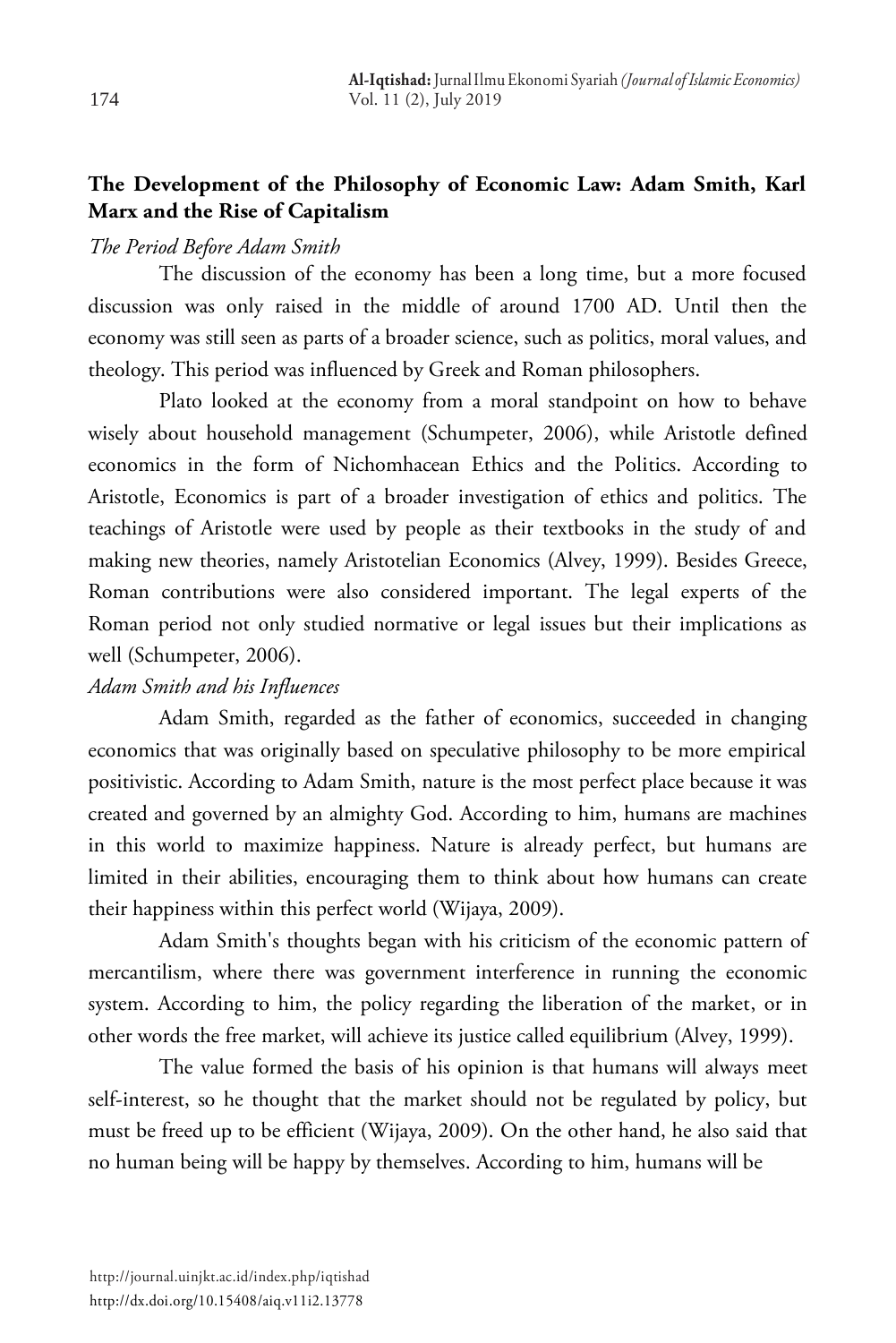happy if their family members are in an established life, meaning that all needs can be met. Therefore, he argued to achieve that, humans must work or may also trade with the owned capital (Schumpeter, 2006).

In addition to formulating economic theory, he also provided a solution that uncertainty in economics can be seen or predicted using tools or models, in this case, he mentions mathematical models through the concept of calculus (Brady, 2006).

Discussing the law, Adam Smith argued that there are two views about the law: first, the law must encourage economic progress, meaning the law is as a facilitator in economic development (Alvey, 1999). Second, the law is perceived as a violation of natural freedoms that violate justice. So according to him, the law has two sides: the law is needed to encourage economic progress, on the other hand, the law can also cause injustice because there are restrictions that cause economic activity to run unnaturally (Alvey, 1999).

Thus, Smith's basic assumption of economics is social conflict and economic domination. It is just the same as Karl Marx's ideas. Though on the surface, they differ in practical manifestations.

## **Ibn Khaldun and Basic Rights of Socio-Economic Welfare: Joseph Stiglitz, Contextualizing Ideas and Criticism to Smith's Capitalism**

Comparing Ibn Khaldun's theory and Adam Smith, some points should be noted. The points relate to basic rights and Islamic economics. Some of those points are identical to the ideas of Joseph Stiglitz. Following the ideas of Ibn Khaldun and correcting basic assumption of capitalism or materialism, forwarded by Smith and Marx, it may be concluded that Ibn Khaldun had inspired basic concepts of Islamic economics:

#### *Recognizing the proprietary (either individual or public)*

This point makes the basis of Islamic economics by recognizing human rights to have whatever he wants for consumption or production, but does not give these rights absolutely because in essence the ownership rights only belong to God. According to the basis of sharia, assets are lawfully owned except assets that have been prepared for public use. Islamic economics regulates property rights by combining individual and general *maslahah*. Humans are given responsibility for property rights to relish, utilize the facilities that God provides, such as land that is used for agricultural land or as a business field. Later on the Day of Judgment, humans must be responsible for the mandate of property rights (Mardani, 2015).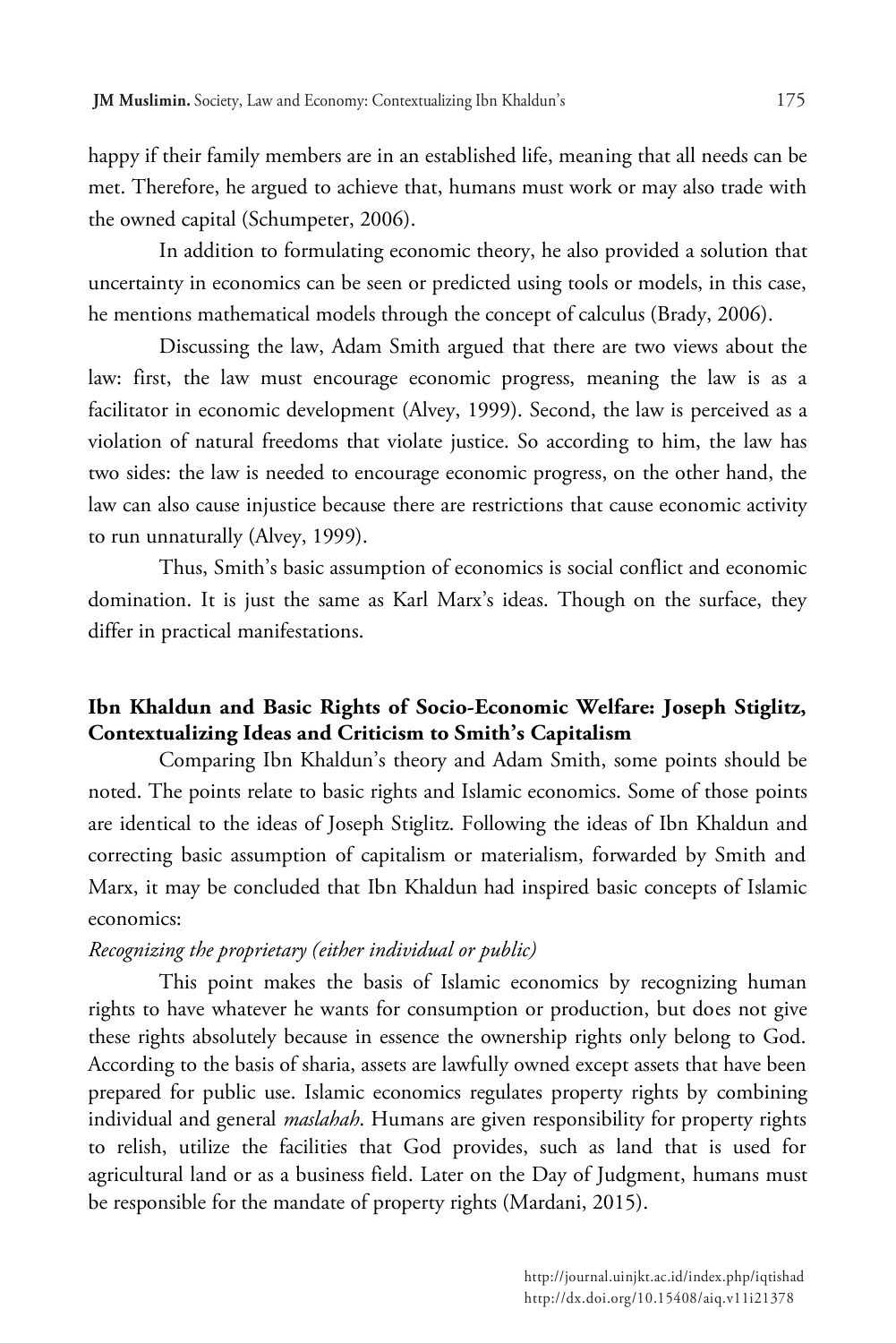## *Conditional Economic Freedom*

Islamic economics provides human freedom of property rights, both in producing and consuming. Humans are given the freedom to make *muamalah* as the case in determining wages/ prices of the economy with a variety of nominal values, as long as that it does not contradict with the general *maslahah* (public interest) and Islamic sharia. Humans are also given the freedom of property which becomes the right of ownership to be given to anyone he wants, such as giving or giving gifts during his lifetime or bequeath after the time of his death in accordance with those specified in Islamic sharia (Izzan and Tanjung, 2007).

Likewise, *muamalah* provides human freedom to developed property in a good way were there are no forbidden elements by Islam, such as *usury, maysir, gharar* and exploitation. There are conditional economic freedom that must be met as the conditions (Mardani, 2015), as follows:

## *I. Commitment to the obligations determined by rule of law*

The commitment of human to carry out they obligations must exist and it is embedded in every human being. If humans want the Islamic *Shari'a* that is *kaffah*, then the most important human commitment is to practice what are the obligations that have been determined by Islamic law, such as the obligation to issue zakat of wealth, provide maintenance (nafkah) to wife, needy parents, sons until mature, children until marriage, and also close relatives, *infaq*, and alms.

*II. The right to make association with neighbors or work partners*

The right to make association (mutual ownership) in the Islamic economy is guaranteed. It is implemented when someone who has assets over common property rights, then he has to get consent from the other party if he wants to sell the common property assets. So, in the sale of joint property, there must be an agreement on the two owners of common rights, not a unilateral decision since it is shared property. This is based on Islamic teaching that prohibits the sale of common property without a collective agreement, as it will make others harmed (Izzan and Tanjung, 2007).

## *III. Prohibition to manage personal property that harms the interests of many people to strengthen social security (At-Takaful Al-Ijtima'i)*

At-Takaful Al-Ijtima'i or social security, in the framework of the Islamic economy is a mutual risk between human beings so that one another becomes a guarantor of another's risk. Islam has an attitude of solidarity which means to think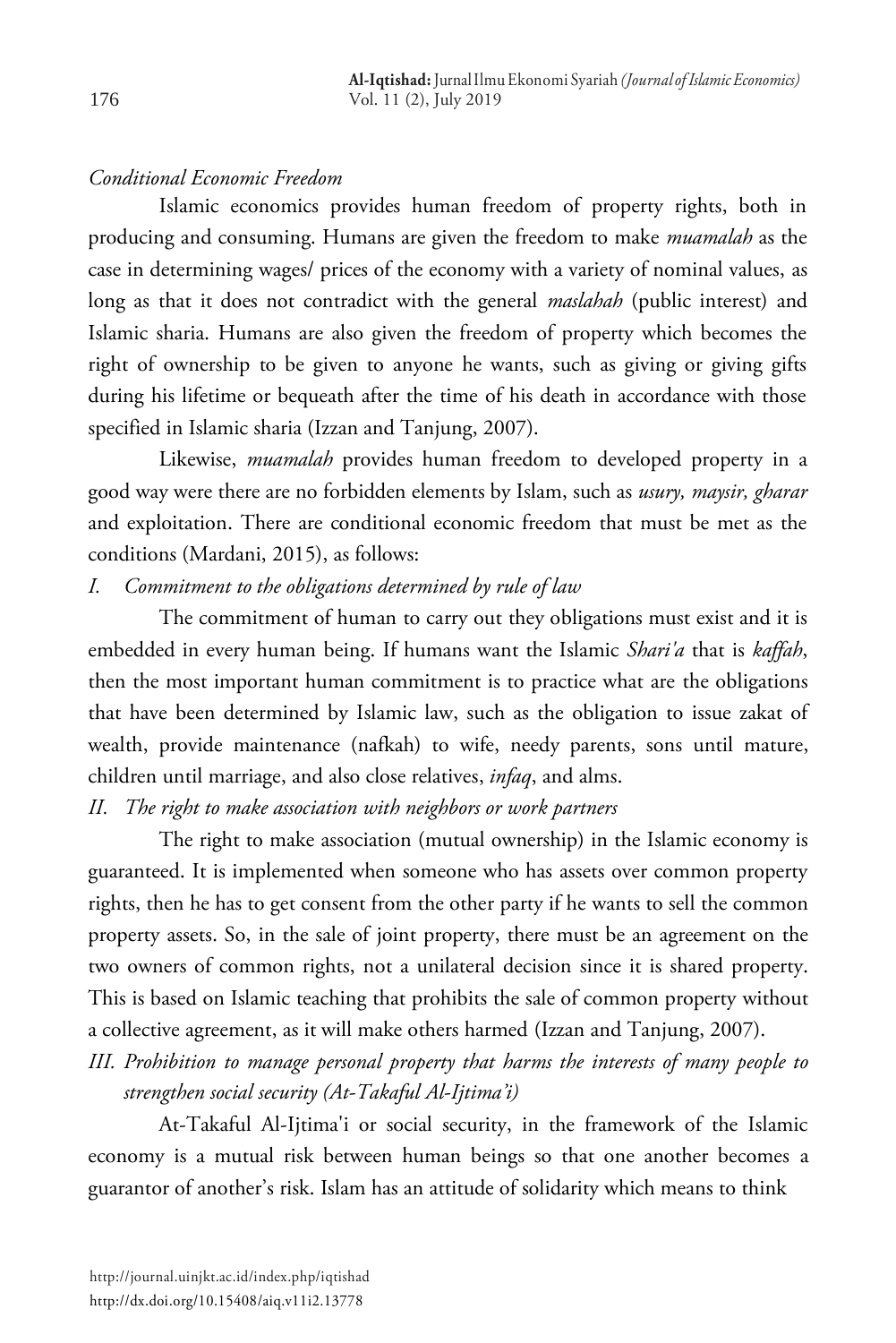about each other, pay attention, and help to overcome difficulties. The concept of at-Takaful al-Ijtima'I in Islam is manifested in several institutions such as zakat, loans, gifts, grants, alms, sacrifice, aqiqah, expiation, and others (Izzan and Tanjung, 2007).

| <b>Key Person</b>                                                     | Ibn Khaldun<br>Joseph Stiglitz        | Adam Smith<br>Karl Marx             |
|-----------------------------------------------------------------------|---------------------------------------|-------------------------------------|
| Ontology                                                              | Social Harmony is the<br>Goal         | Conflict is Historical<br>Necessity |
| Epistemology                                                          | Social Justice is a Reality           | Social Justice is an<br>Imagination |
| <b>Axiology</b><br>(Basic Assumption<br>Ideas and<br>Systematization) | Holistic Prosperity is a<br>Worldview | Materialism is Prime<br>Motive      |

## **Philosophy of Economic Law: Ideas and Contextualization**

(Sources: Stiglitz, 2002; Rosenthal, 1967; Patrick, 1989; Nicola, 2007; Roll, 1978, Smith, 1937)

## **Conclusion**

The essence of Ibn Khaldun's thought on Society, Law and Economics is that law exists because of rapid economic growth and development. Laws are used to regulate human activities. Therefore, economic law exists with the aim that the developing economy does not harm the people. In its development, philosophy continues to develop until it becomes part of scientific discipline. Philosophy of law that governs all aspects of people's lives quite dominantly regulates how humans can live and meet their needs. This is what is called the economy. The philosophy of law develops and reflects its scope to produce a philosophy of economic law. Philosophy of economic law contains elements of what are the needs of the human economy, how to meet them, what goals and what are the limits or good rules related to achieving the fulfillment of human needs.

In the context of society, law and economy, the essence of Ibn Khaldun's theories can be summarized as follows: a. recognizing the proprietary; b. conditional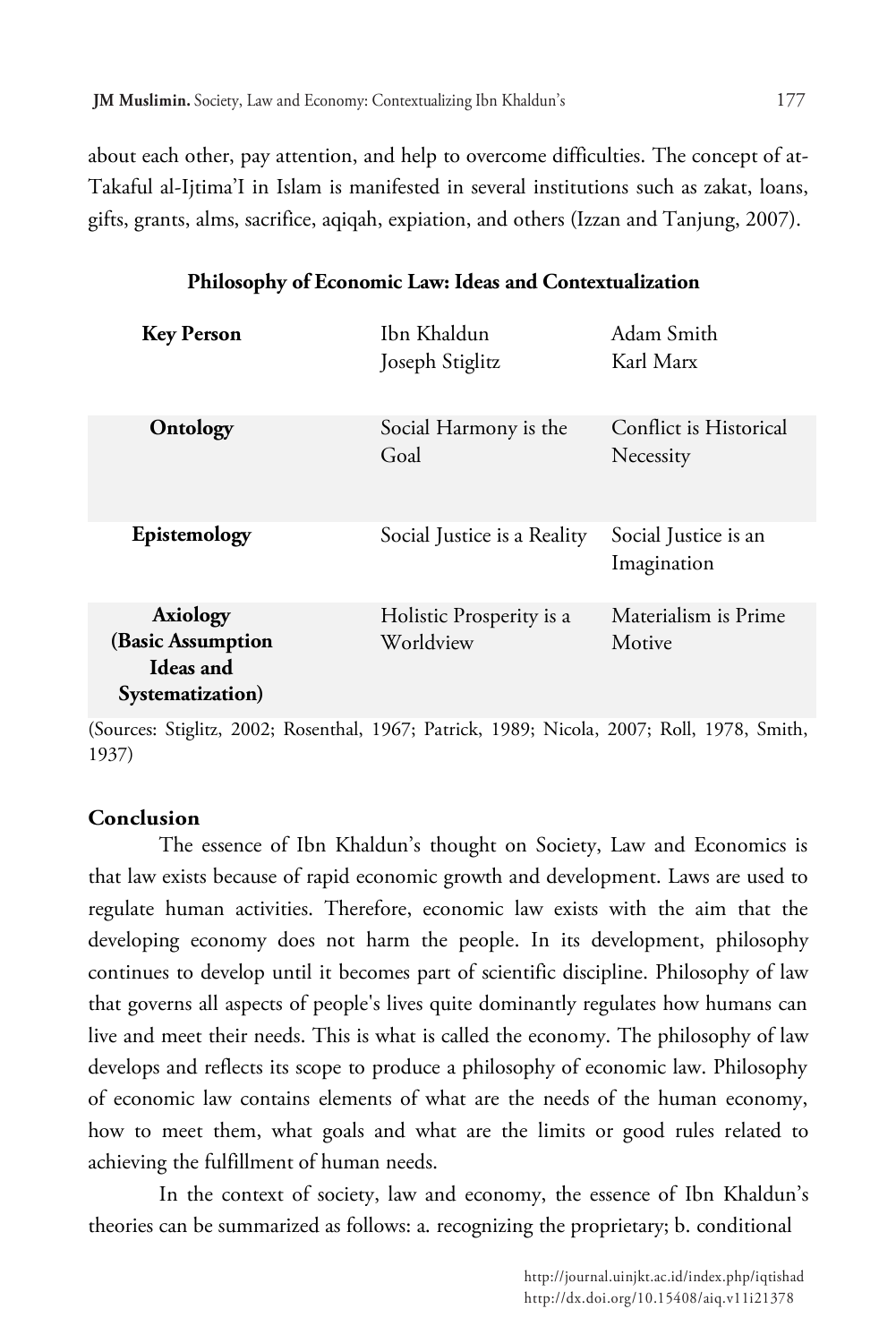economic freedom; c. the right to welfare, managed by rule of law; d. public welfare is more important than individual interest; e. social security and justice are the ultimate goal of economic activities. Those points are more identical to the ideas of Joseph Stiglitz than to Adam Smith or Karl Marx.

#### **References**

- Aburaera, Sukarno, Muhandar & Maskun. 2013. Filsa*fat Hukum: Teori & Praktik.* Jakarta: Kencana.
- Almizan. 2016. "Pembangunan Ekonomi dalam Perspektif Ekonomi Islam." *Maqdis: Jurnal Kajian Ekonomi Islam* 1(2): 203-222.
- Alvey, James E. 1999. "A Short History of Economics as a Moral Science." *Journal of Markets and Morality* 2(1): 53-73.
- Amalia, Euis. 2005. *Sejarah Pemikiran Ekonomi: Dari Masa Klasik Hingga Kontemporer*. Jakarta: Pustaka Asatruss.
- Arif, Muhammad. 2018. *Filsafat Ekonomi Islam*. Medan
- Ashori, Abdul Ghofur. 2018. *Filafat Hukum Sejarah, Aliran, dan Pemaknaan*. Yogyakarta: Gadjah Mada University Press.
- Barberies, Mauro. 2016. "For a Truly Realistic Theory of Law." *Journal for Constitutional Theory and Philosophy of Law / Revija za ustavno teorijo in filozofijo prava*, 29: 7–14.
- Besson, Samantha dan John Tasioulas. 2010. *The Phylosophy Of International Law*. New York: Oxford Universty Press.
- Bethune, John J & Barton College. 2001. "Defining Economic." *Journal of Economics and Economic Education Research* 2(1):
- Bintang P, Mohammad, Nurizal Ismail & Indra. 2015. "Determinan Indeks Pembangunan Manusia: Analisa Pendekatan Maqashid Syariah Al – Ghazali (Studi Kasus: Negara – Negara OKI)." *Jurnal Eksyar*, 2(2): 512-534.
- Brady, Michael Emmett. 2016. "A Study of Adam Smith's Original Contributions to Economic Theory and Decision Making Under Uncertainty." *Scholedge International Journal of Business Policy & Governance* 3(3): 39 – 50.
- Curtis, Joshua. "Economic and Law in Conversation." *The Labaoratory for Advanced Research on the Global Economic*: 1- 13.
- Finnis, John. 2014. "What is The Philosophy of law?." *The American Journal of Jurisprudence* 59(2): 133-142.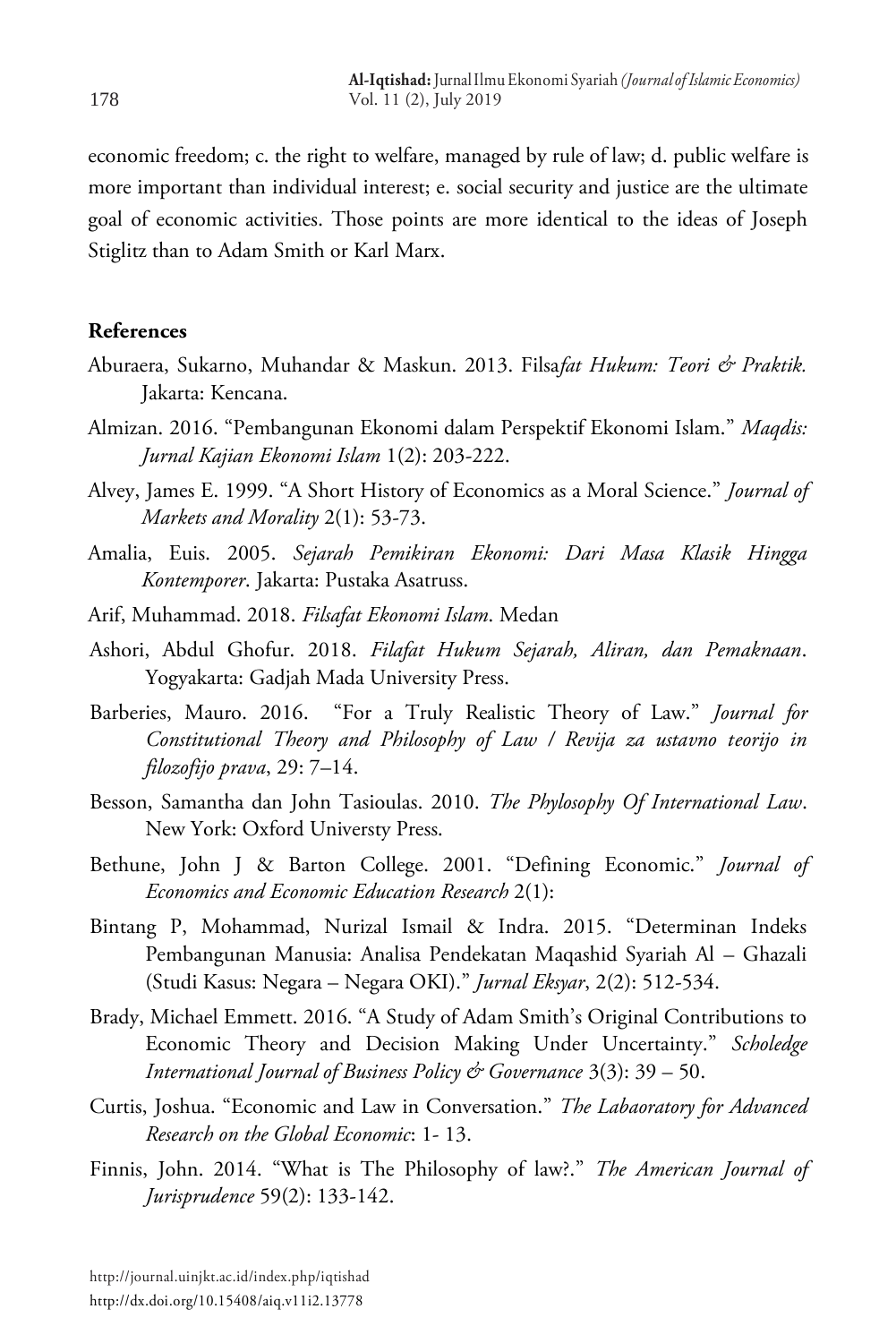- Friedman, Cf. Milton. 1957. *A Theory of Consumption Function*. Princeton: Princeton University Press.
- Hall, Jerome. 1956. "Plato's Legal Philosophy." *Indiana Law Journal* 31(2): 176-206.
- Ibn Khaldun. 1967. *The Muqaddimah, an Introduction to History, tr. by Franz Rosenthal, 3 vols., 2nd ed*. Published for the Bollingen Foundation: Princeton University Press.
- Ibn Khaldun. *An Arab Philosophy of History, (Issawi's Translation).*
- Issawi, Charles. 1950. *An Arab Philosophy of History, Selections from the Prolegomena of Ibn Khaldun of Tunis (1332-1406)*. London: John Murray.
- Karim, Adiwarman Aswar. 2001. *Ekonomi Islam Suatu Kajian Kontemporer*. Jakarta: Gema Insani Press.
- Kavanagh, Patrick. 1988-1989. "A Foundation Course For The Law School Curiculum: History and Philosophy Of Law". *Autralian Journal of Law and Society*, 5: 133-152.
- Kevnes, Iohn Maynard. 1936. *General Theory of Employment, Interest and Money*. New York: Harcourt, Brace and Co.
- Knight, Frank H. 1921. *Risk, Uncertainty, and Profit*. New York: Houghton Mifflin.
- Lacey, Nicola. 2007. "H.L.A Harts's Rule of Law: The Limits of Philosophy in Historical Perspektif." *The London School of Economics and Political Science*: 1- 26.
- Laffer, Arthur B & Marc A. Miles. 1982. *International Economics in an Integrated World*. New York and London: Scott, Foresman and Co.
- Mardani. 2015. *Hukum Islam: Pengantar Ilmu Hukum Islam Di Indonesia*. Yogyakarta: Pustaka Belajar.
- Marx, Karl, Zur Kritik der Politischen Ökonomie, p. 45, as quoted in Erik Roll, 1978. *A History of Economic Thought, 4th ed*. London: Faber and Faber.
- Mubarok, Jaih dan Hasanudin. 2018. *Fikih Mu'amalah Maliyyah: Prinsip-Prinsip Perjanjian*. Bandung: Simbiosa Rekatama Media.
- Pavon, Tomasso. 2015. "Philosophy of Law Outline: The Command Theory Of Law." *Spring Journal*.
- Rodiyah. 2017. "Philosophy of Progressive Law on Establishment of Laws and Regulations in the Context of Substantive Justice: An Indonesian Experience". *International Journal of Business, Economics and Law* 13(4): 124–129.
- Roll, Eric. 1995. Sejarah Pemikran Ekonomi. (Malaysia: Dewan Bahasa dan Pustaka. Diterjemahkan oleh Adzman Shamsudin, Latifah Othman, dan Shamsiah.